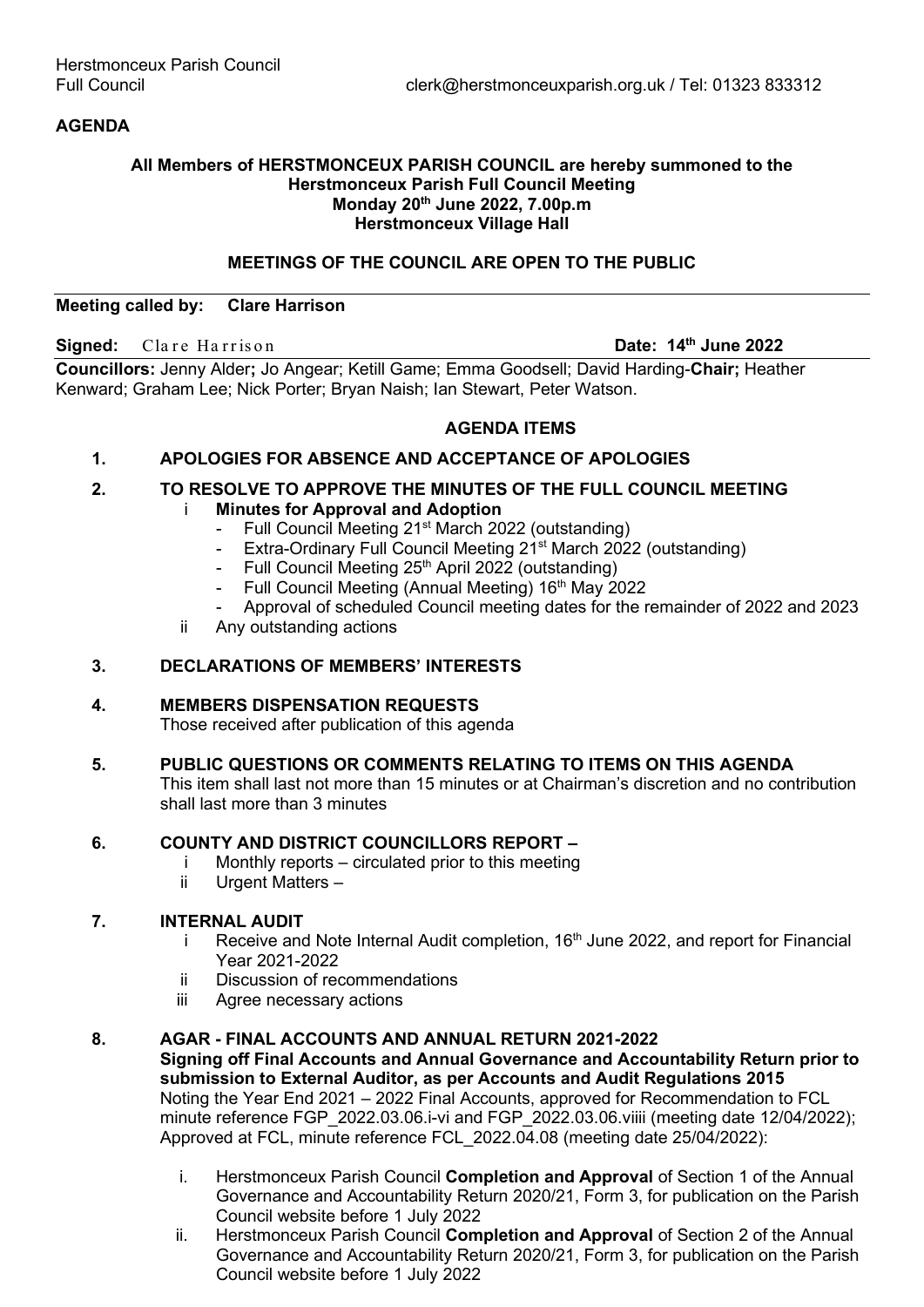- iii. **Authorisation to sign** the Final Accounts and Annual Return on behalf of the Parish **Council**
- iv. **Acknowledge** publication of the notification of the commencement date of the period for the exercise of public rights
- v. **Acknowledge** publication of all other supporting end of year documents on the Parish Council website
- vi. **Authorisation to submit** the following to External Auditor by 30th June 2022:
	- Form 3, Completed and Approved;
		- Bank reconciliation as at 31 March 2022;
		- An explanation of any significant year on year variances in the accounting statements;
		- Notification of the commencement date of the period for the exercise of public rights:
		- Annual Internal Audit Report 2021/2

#### **9. FINANCIAL OFFICERS REPORT AND PAYMENT OF ACCOUNTS Approval and Ratification** of the following:

Month end reports – March 2022 (previously noted at FGP but not formally approved at FCL); April 2022 (previously noted at FGP but not formally approved at FCL); May 2022;

- i Bank Reconciliations
- ii Barclaycard Reconciliation
- iii Bank Summary
- iv Reserves Balance and Transfers report
- v Cost Centre report (Net)
- vi Payments and Receipts May 2022
- vii Any further payments that cannot be held over to the next meeting

Additional matters:

- viii 2021 2022 CIL Monitoring Return
- ix Approval of the Deed of Indemnity for the S106 footpaths works.
- x Approval of received quotes for works (not discussed at FGP)
- xi Any other financial matters which cannot be held over until the next meeting

# **10. FINANCE AND GENERAL PURPOSES COMMITTEE**

**Approval of all Recommendations** of the Finance and General Purposes Committee Meeting date 14<sup>th</sup> June 2022

# **11. AMENITIES COMMITTEE**

Approval of all Recommendations of the Amenities Committee Meeting date 23<sup>rd</sup> May 2022

# **12. PLANNING COMMITTEE**

**Approval of all Recommendations** of the Planning Committee Meeting date 7th June including:

Revised Terms of Reference

# **13. PLANNING APPLICATIONS**

# **13.1 Application No.WD/2022/1006/F**

Application Type: Full Expiry date for comments: 1 July 2022 Case Officer: Sally Simpson Tel: 01892 602551 Location: TROLLILOES BARN, TROLLILOES LANE, HAILSHAM, BN27 4QR Description: REPLACEMENT OF EXISTING FIRST FLOOR ROOFLIGHTS WITH ESCAPE ROOFLIGHTS AND REUSE OF SALVAGED ROOFLIGHTS ABOVE EXISTING KITCHEN Applicant: Mr & Mrs Ryan Fuller Agent: Julian Bluck

# **13.2 Application No. WD/2022/1079/F**

Application Type: Full